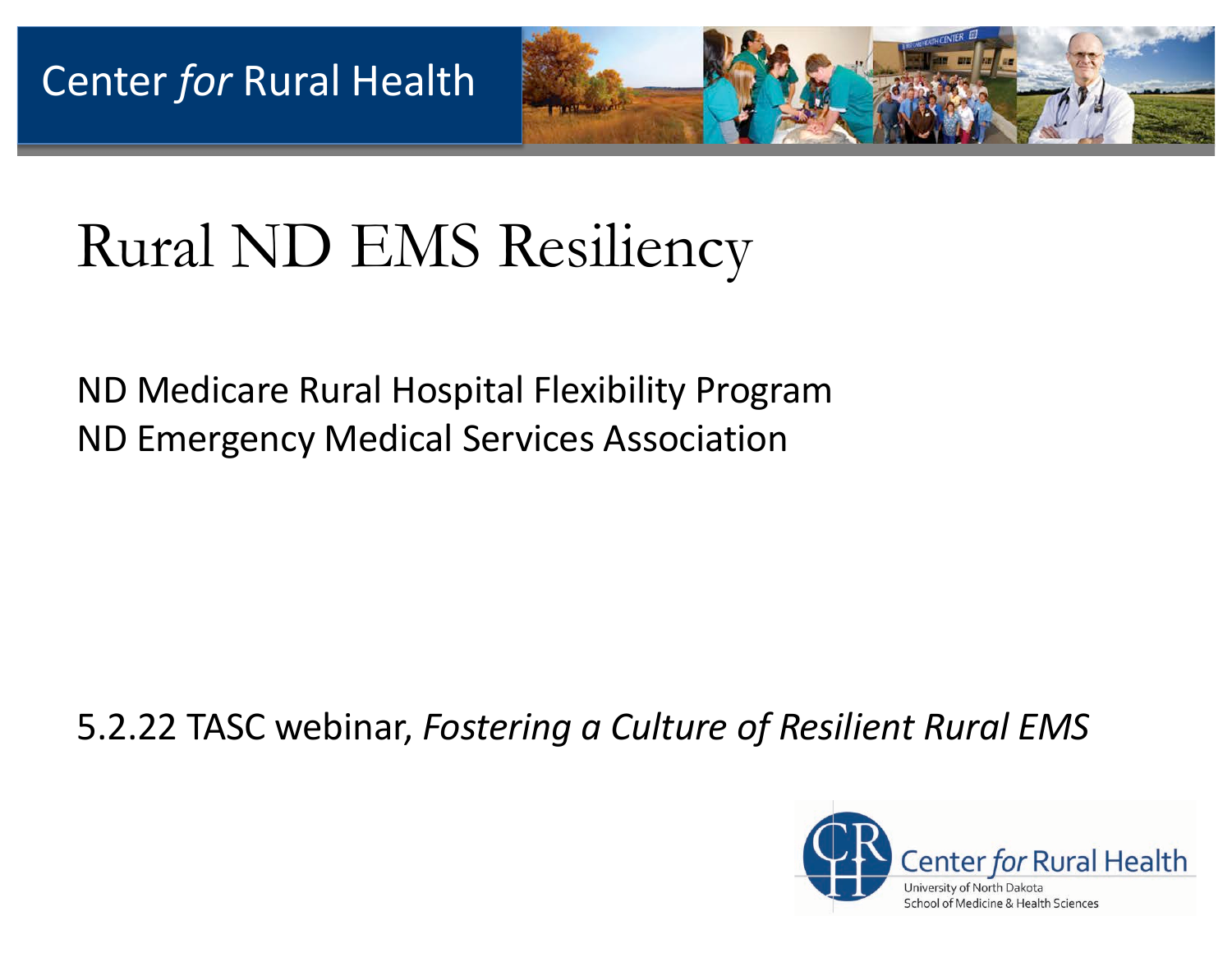## The Need: Building Resiliency in ND EMS

#### **How the need was identified:**

- 2018 an EMS agency had a call where a personal close acquaintance of the responder passed away. The EMS provider didn't feel their agency had plans, services or resources to handle the gravity of the situation.
- A need to be proactive versus reactive in equipping EMS agencies with tools to handle situations before they occur, not after, was identified.

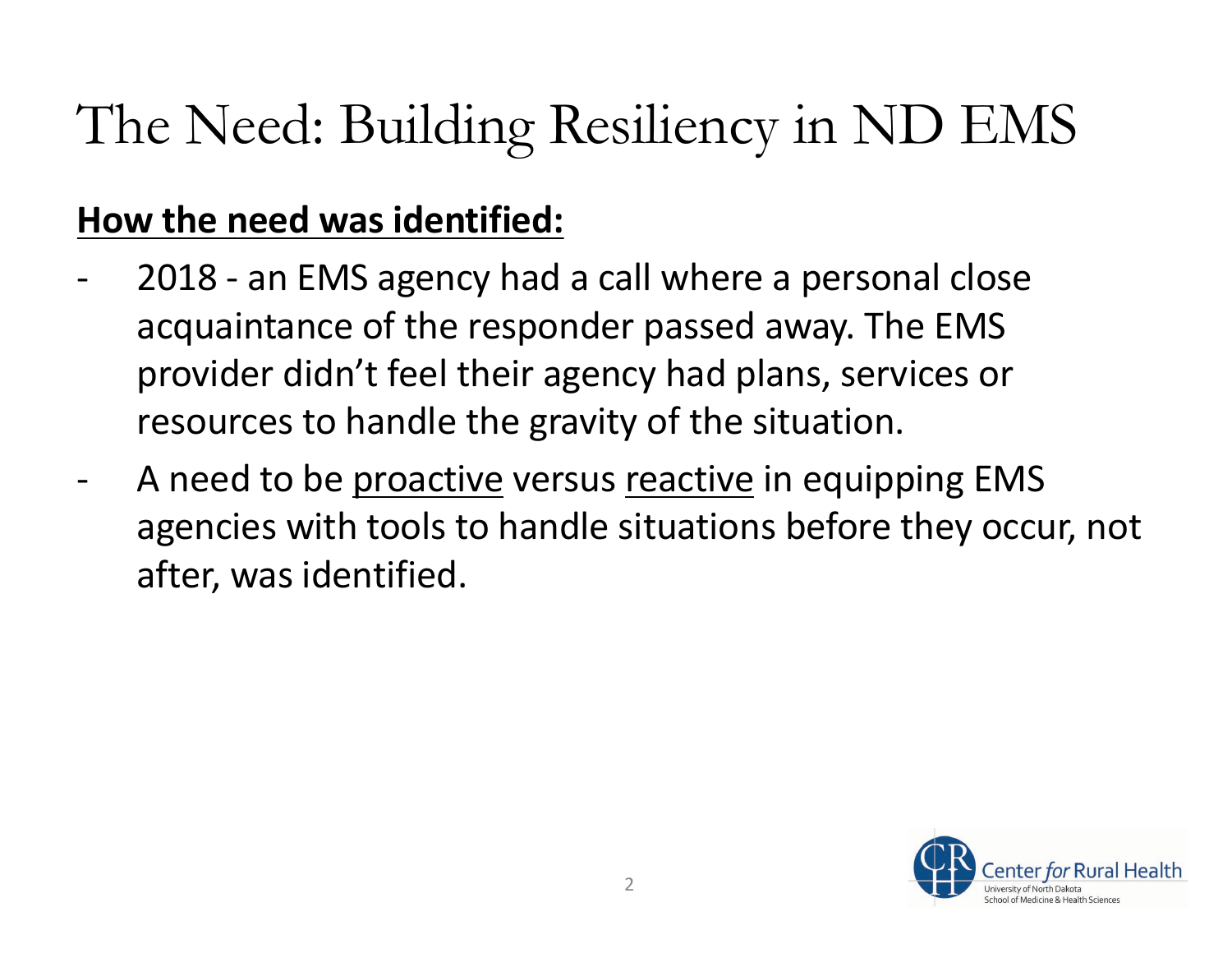### The Need: Building Resiliency in ND EMS

**Goal:** Equip EMS agencies and providers with resiliency and wellness tools to live their best lives personally and professionally.

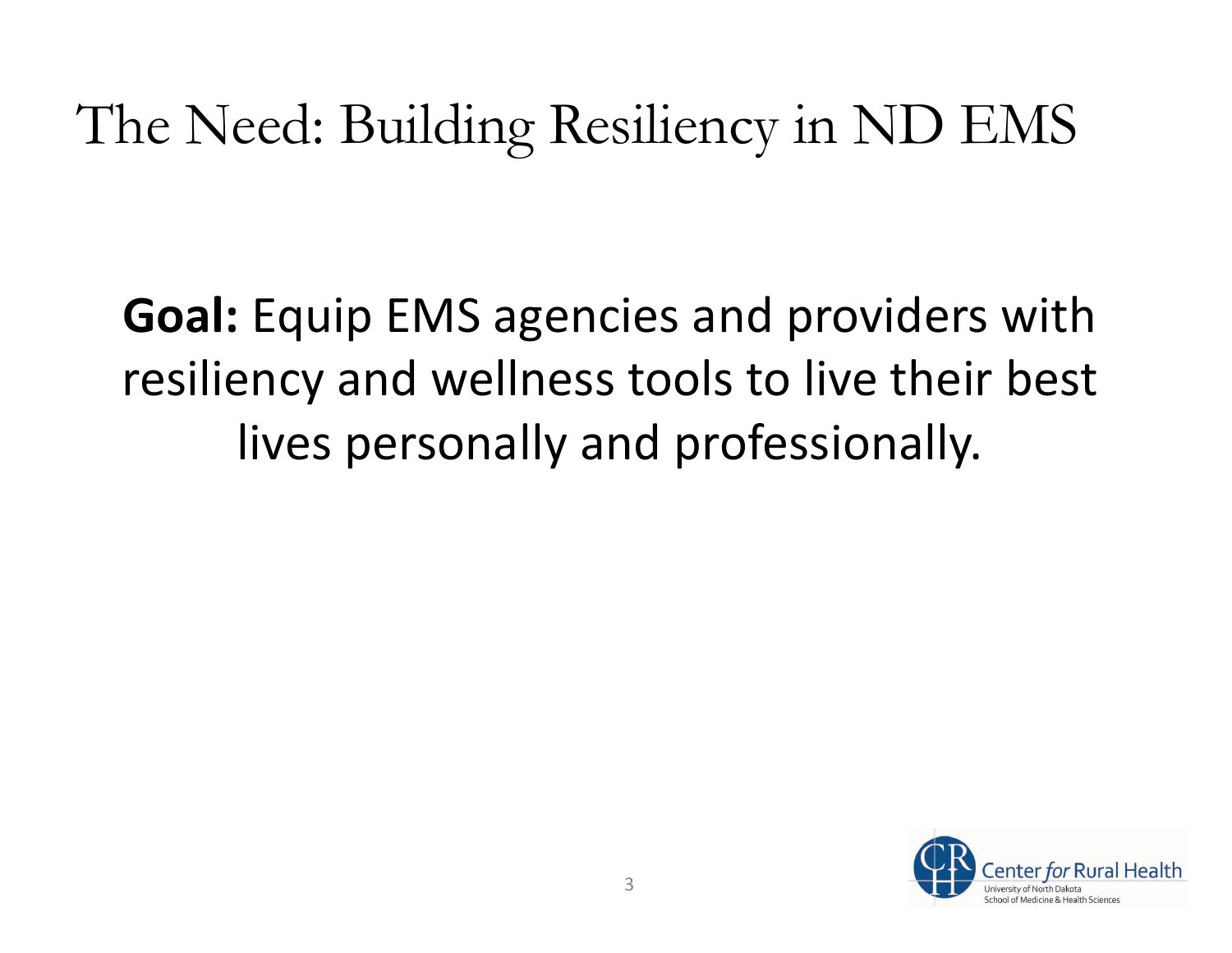# **Multi-faceted approach:**

- Self-care education *Body, Emotion, Engagement and Relationships*
- Coordinate support and education for providers who are involved in stressful patient care experiences
- Develop, educate and sustain a Regional Peer Support Trainer Program to utilize principals of self-care and resiliency education to take locally to EMS agencies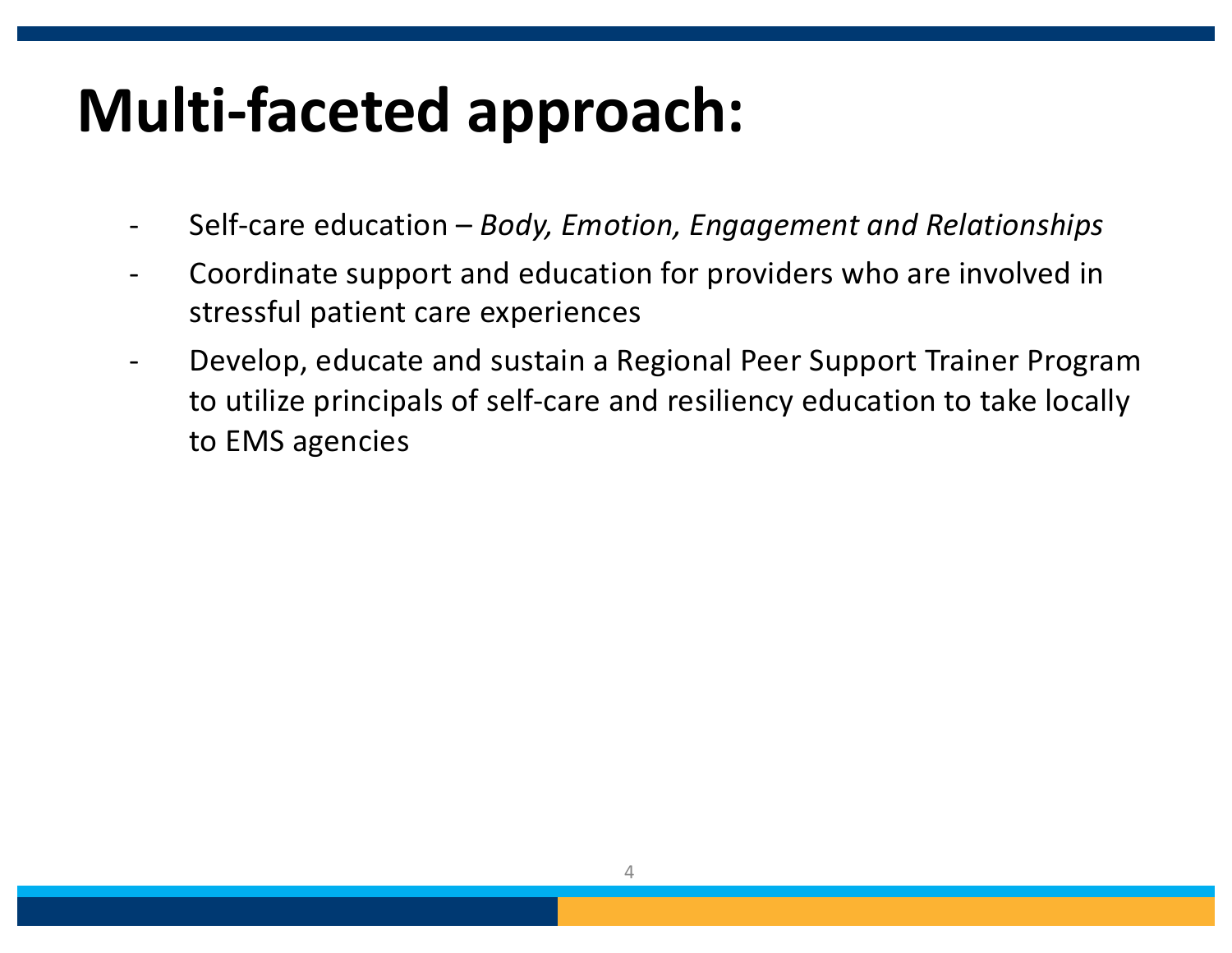### **Center for Rural Health**



### T I M E L I N E





Center for Rural Health University of North Dakota School of Medicine & Health Sciences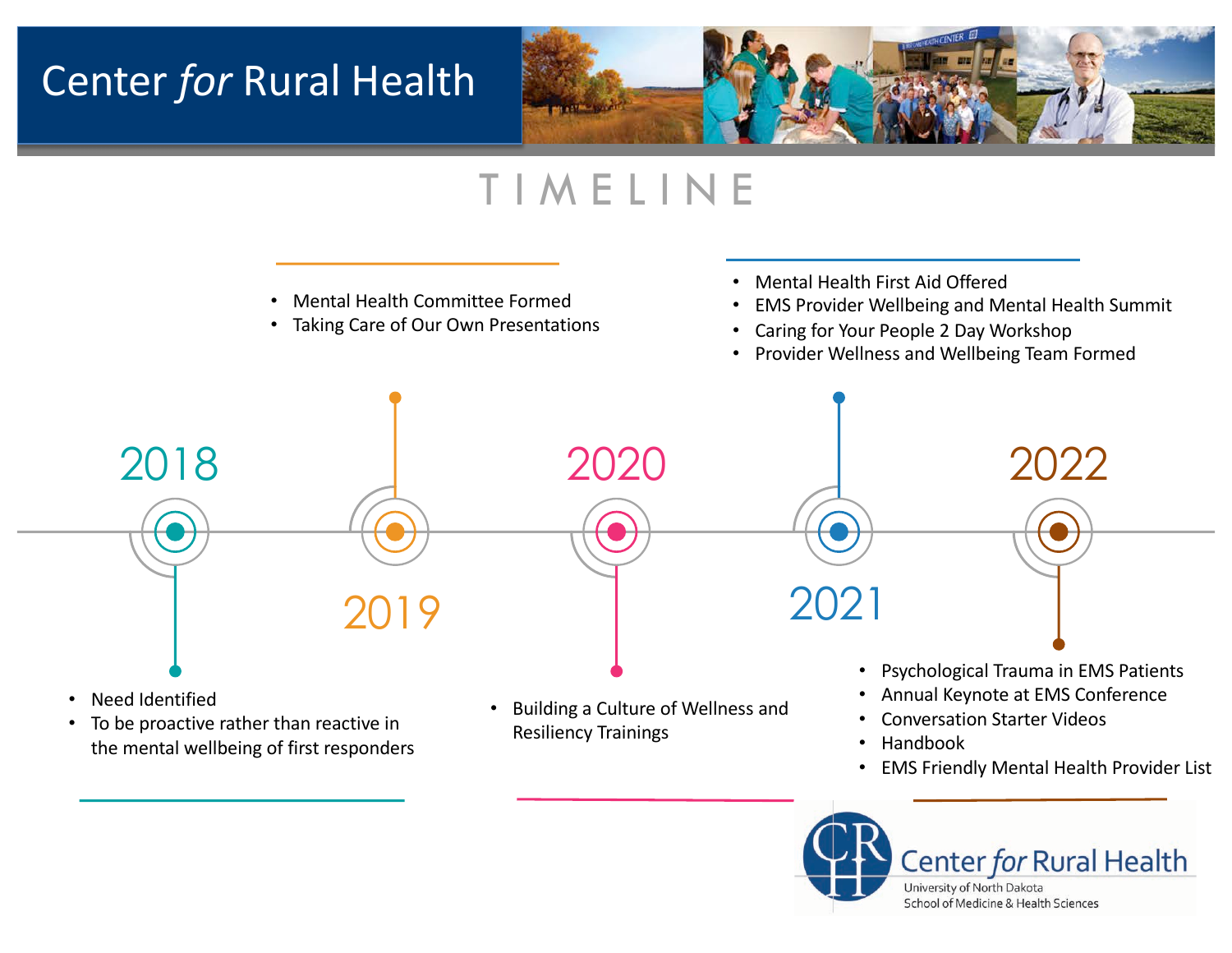## Timeline of Activities

- **May 2019:** Initial funds from another source and volunteer time was used to provide 56 trainings titled: *Taking Care of Our Own.* The focus began on PTSD then transitioned to prevention of PTSD.
- **2020:** Building a Culture of Wellness and Resilience Trainings

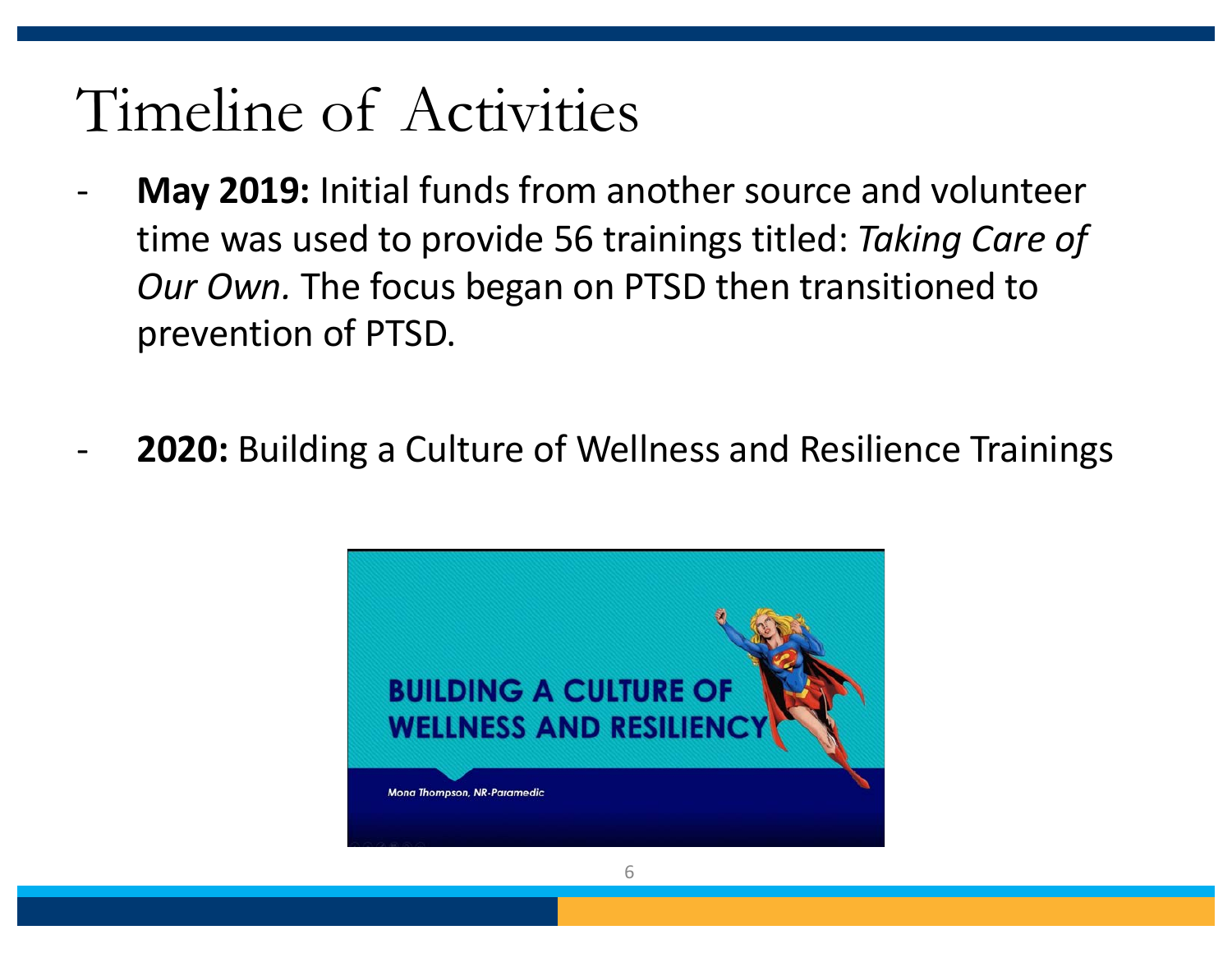## Timeline of Activities, continued

- Wrote activities into Flex 2021-2022 workplan and utilized carry forward funds
	- **Mental Health First Aid annual education** brought suggestion to host PTEP classes. February 8, 2021 – 18 attendees; February 15, 2021 - 6 attendees
	- **Psychological Trauma in EMS Patients (PTEP)** how to handle situations on being a better care provider in difficult situations. March 12, 2022 Medora – 12 attendees; March 21, 2022 – 20 registered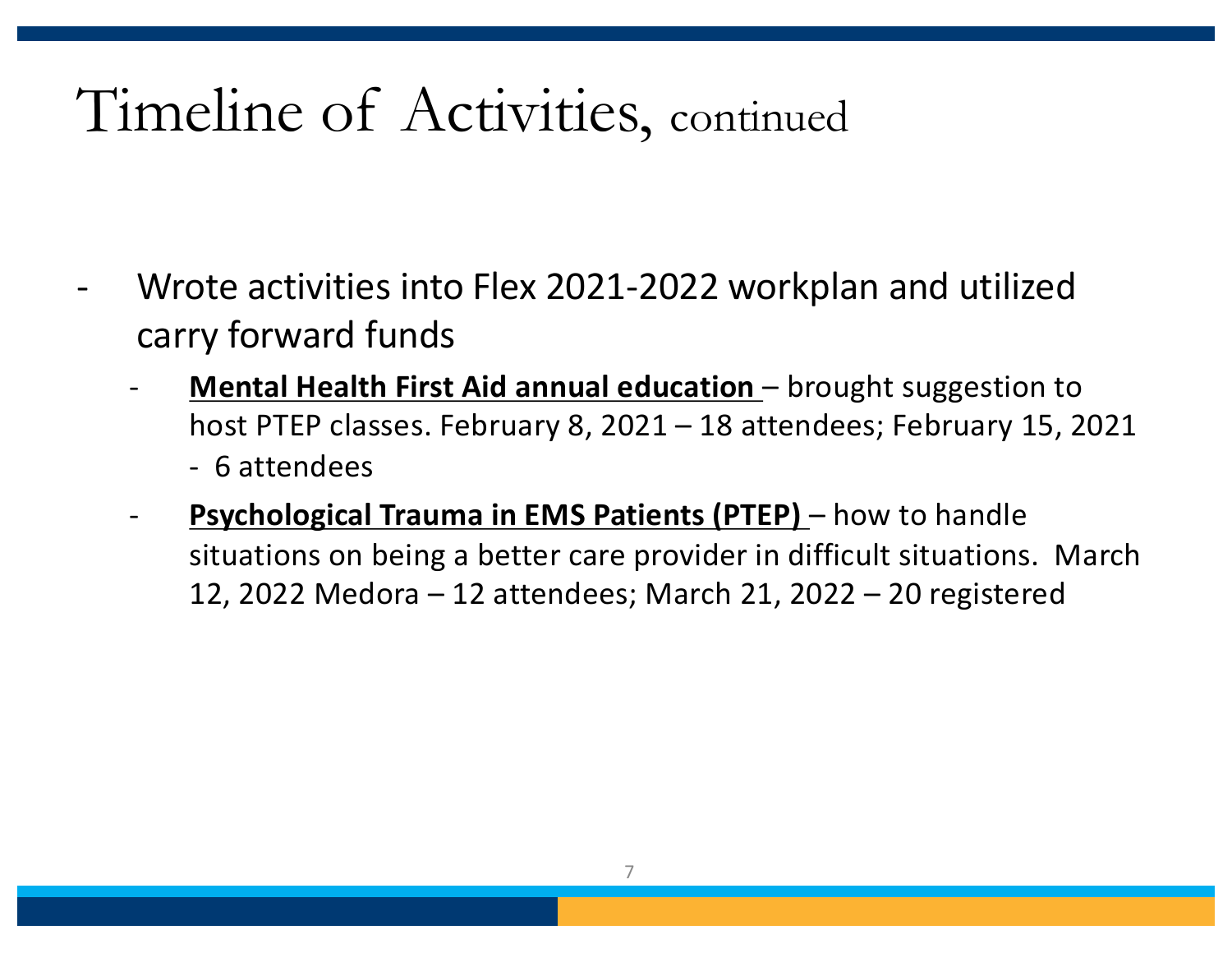## Timeline of Activities, continued

- **EMS Provider Wellbeing and Mental Health Summit** with John Becknell: six hour summit bringing together health care providers to discuss the impact and treatment of opioid addiction, mental health disorders, suicide, and a panel discussion of local experts. July 26, 2021 – 38 attendees
	- **2-day workshop for leaders entitled "Caring for your People" Leading emotional and psychological wellbeing in first responder**s to allow leaders to regain their motivation and lead wellbeing efforts within their organization. May 21-22,  $2021 - 27$  attendees
- **Annual ND EMSA Conference Presentation**  John Becknell presentation on upcoming trainings and why resiliency is important. April 8, 2022 - 470 attendees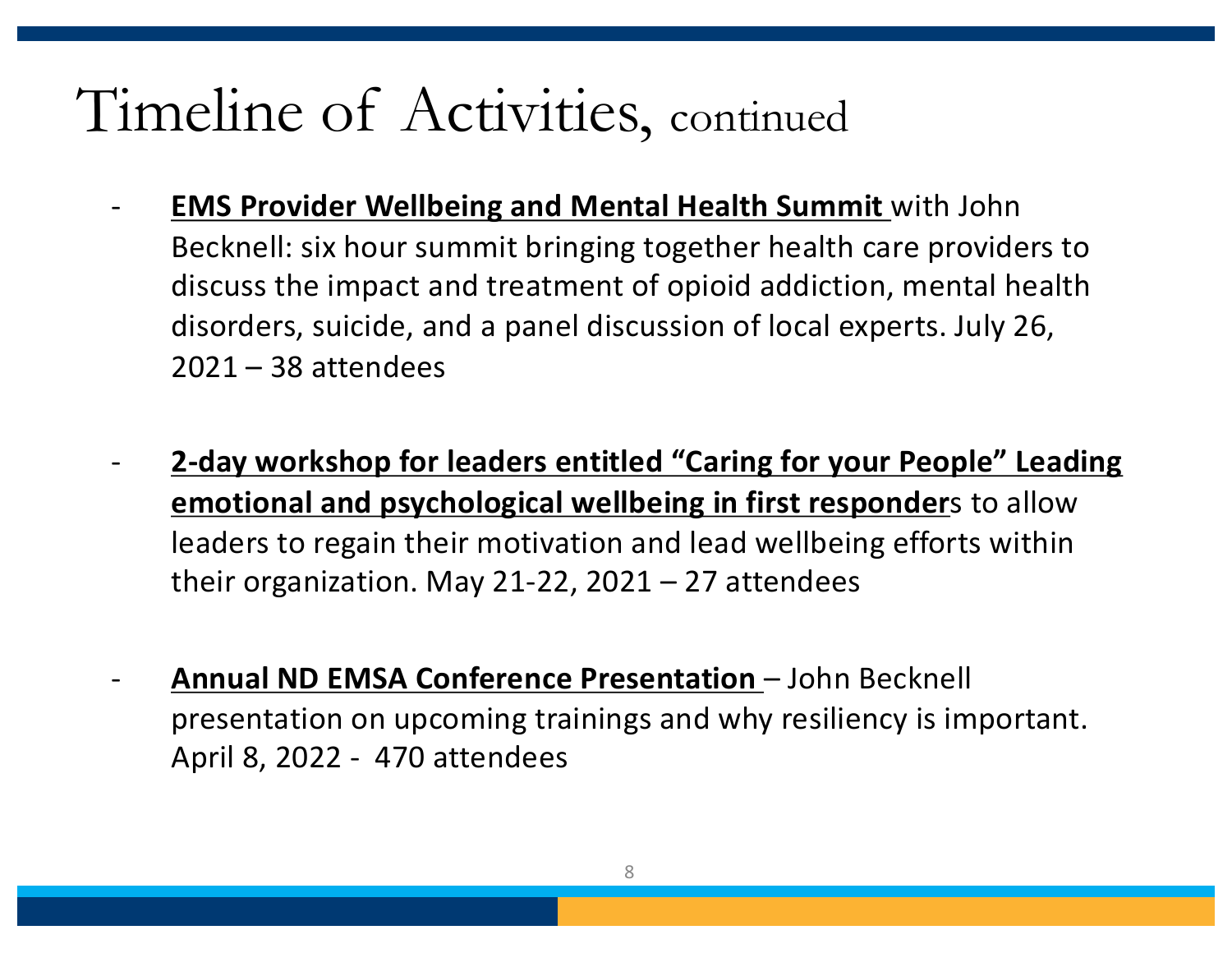## Timeline of Activities, continued

#### **Resource Creation: Current Work**

- **Videos**: for conversation starters within each agency to normalize check-ins with each other. John Becknell to interview local people in videos. Example: Armor up and Armor down when preparing for work and returning to home life after your shift.
- **Handbook:** The handbook will be designed as a reference guide for EMS agency leaders and providers. It will be aimed at guiding each local agency in developing wellbeing as part of their everyday culture. The handbook will specifically address the challenges of small-town EMS, such as caring for known or related patients, being constantly on call, and developing communal practices that support wellbeing.
- **Mental Health Provider listing:** Working to provide list of mental health providers who are familiar with the EMS profession and understand the complexities of work-related calls. Eases burden of explaining EMS job prior to receiving counseling, whether counseling need is work-related or not.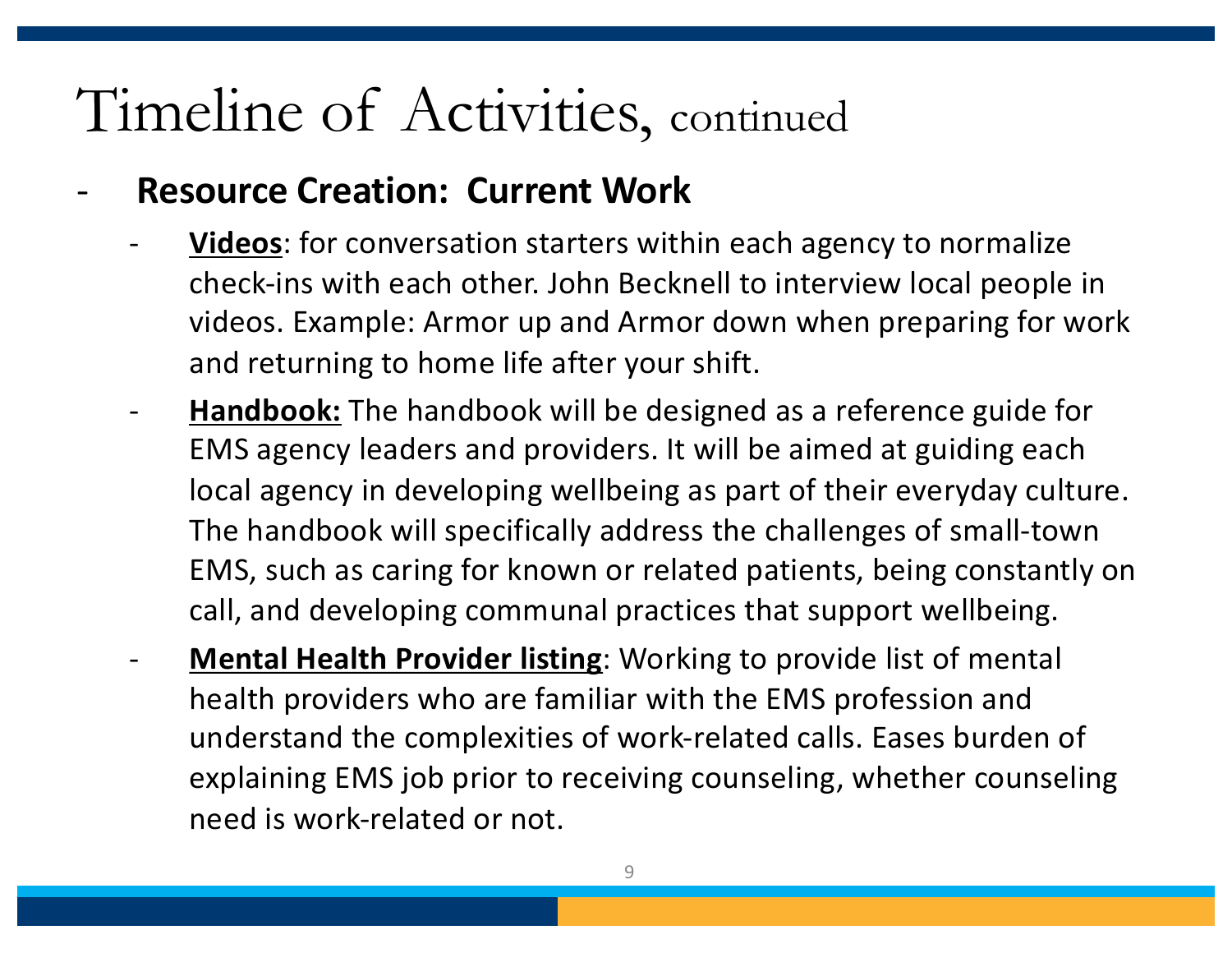# Workplan Monitoring

- Detailed workplan with dates of completion have been outlined
- Administrative support for the committee work and projects
- A project manager has been assigned to keep the project on task
- ND EMSA Mental Health committee meets monthly
- ND EMSA and Flex program meet quarterly to monitor workplan. Flex program reports outputs/outcomes on workplan, PIMS.
- Surveyed agency managers on the current status of mental health resources for their services
	- Evaluations are collected at every NDEMSA sponsored conference and educational event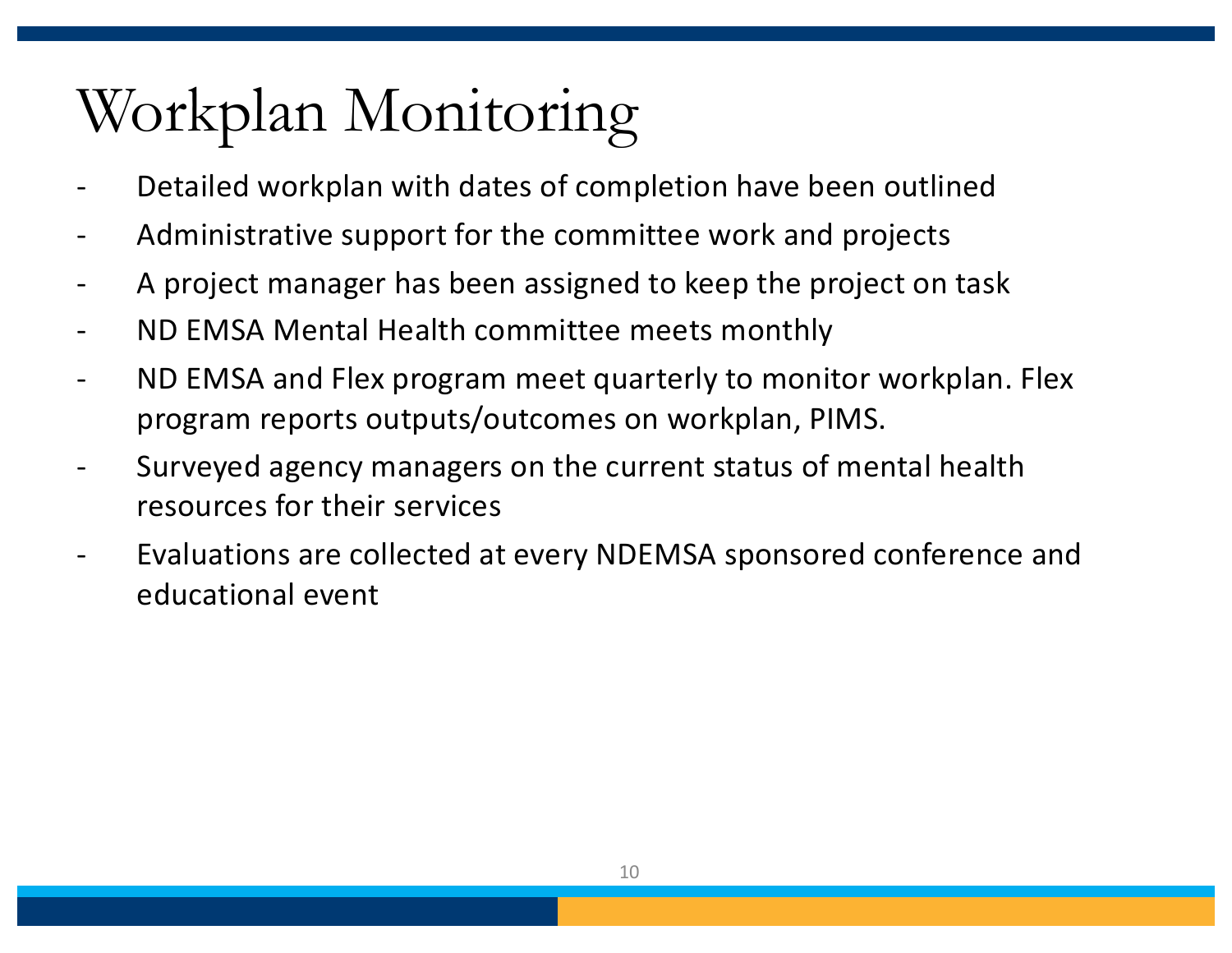# Challenges:

### **Initial Buy-in:**

- Who should own the work (originally deferred to Critical Incident Stress Management/Debriefing (CISM) which is debriefing based, not resiliency based).
- Resiliency strategies, planning and funding

#### **Buy-in:**

- Engaged agencies, overcoming culture and mental health stigma
- Follow-through once buy-in is achieved

### **Oversight:**

"None of us are mental health providers or are doing great at being well and balanced"

### **EMS work load:**

- Making sure the schedule is full, staffing, training etc., but know addressing the mental health need is there

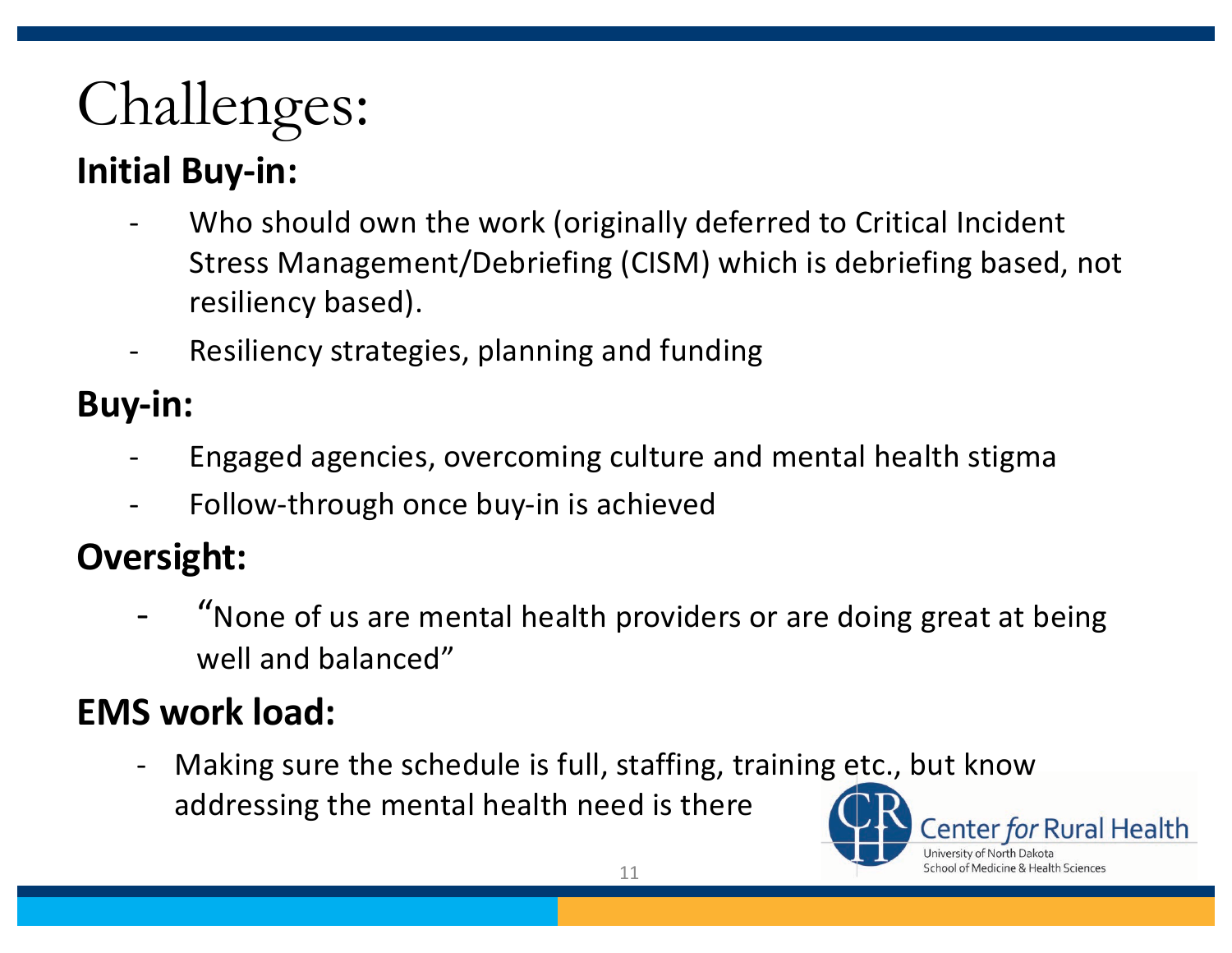## Results so far:

- Wellbeing Support Team members have begun introducing the concepts to their local agencies and students.
- An increase in provider willingness to talk about tough calls has been observed within these agencies. The providers are sharing wellbeing check-ins and gratitude with each other.
- Increased interest in further training like the PTEP course and Mental Health Summit.